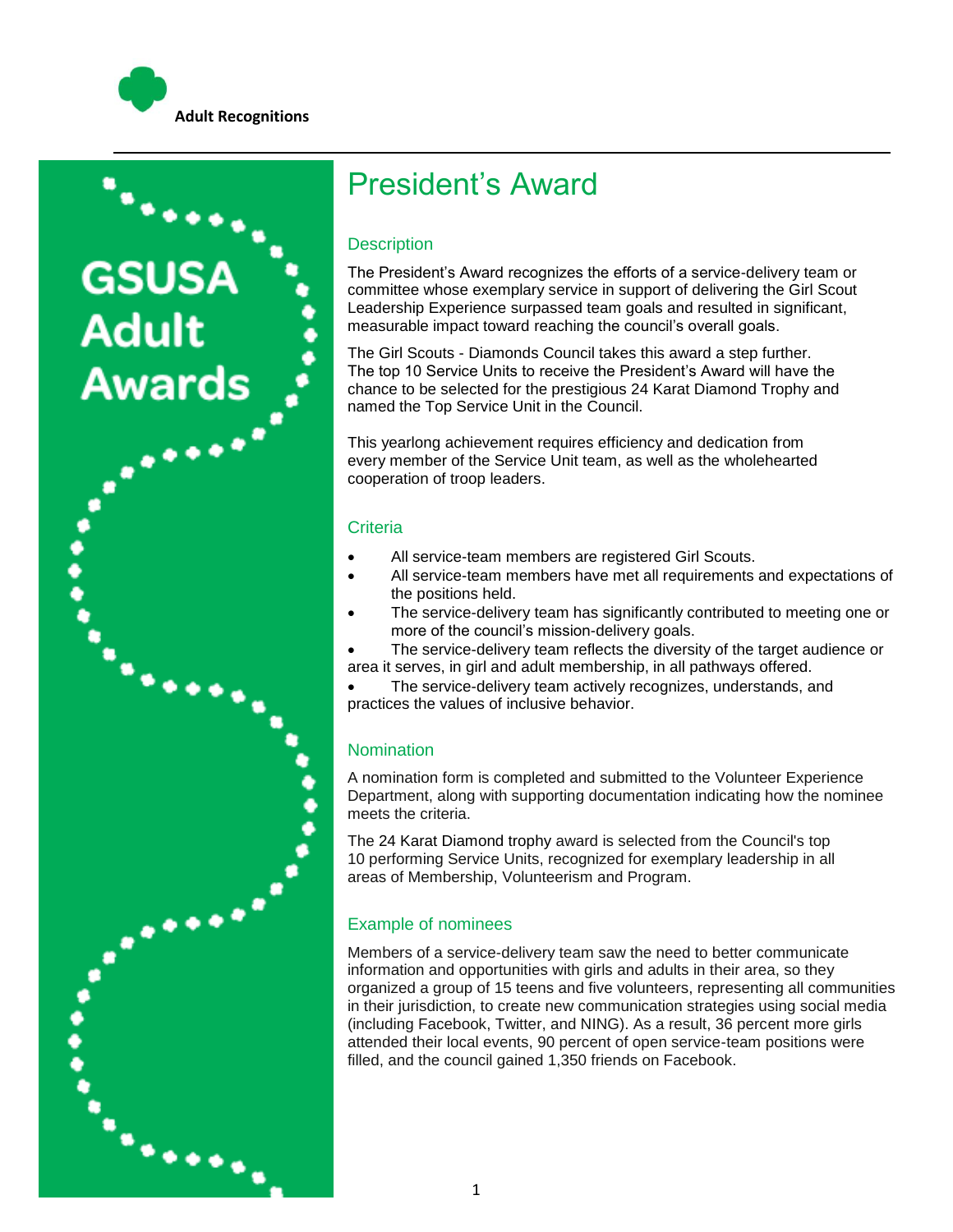

## **GSUSA Adult Awards**

# 

### **Nomination**

### President's Award

Name of person completing nomination form:

Best way to contact you (phone, e-mail, etc.):

Name of Service Unit:

Service Unit Director contact information:

Address:

Phone: E-mail:

Are all team members current members of Girl Scouts?

| ∎∣Yes |
|-------|
|-------|

| $\Box$ No | $\Box$ Not sure |
|-----------|-----------------|
|-----------|-----------------|

Have all team members completed the requirements for their positions?

| $\blacksquare$ Yes | $\square$ No | $\Box$ Not sure |
|--------------------|--------------|-----------------|
|--------------------|--------------|-----------------|

Does this team reflect the diversity of the target audience or area it serves, in girl and adult membership, in all pathways offered?

| $\blacksquare$ Yes | No |
|--------------------|----|
|                    |    |

| Yes | $\square$ No | $\Box$ Not sure |
|-----|--------------|-----------------|
|     |              |                 |

Please attach the following supporting documentation to indicate how the team meets the criteria for this award:

|  | $\Box$ Letter(s) of endorsement | □ Volunteer support resources |
|--|---------------------------------|-------------------------------|
|--|---------------------------------|-------------------------------|

 $\Box$  Volunteer satisfaction data  $\Box$  Program impact data

 $\Box$  Service delivery team, service area and/or council goals

Other \_\_\_\_\_\_\_\_\_\_\_\_\_\_\_\_\_\_\_\_\_\_\_\_\_\_\_\_\_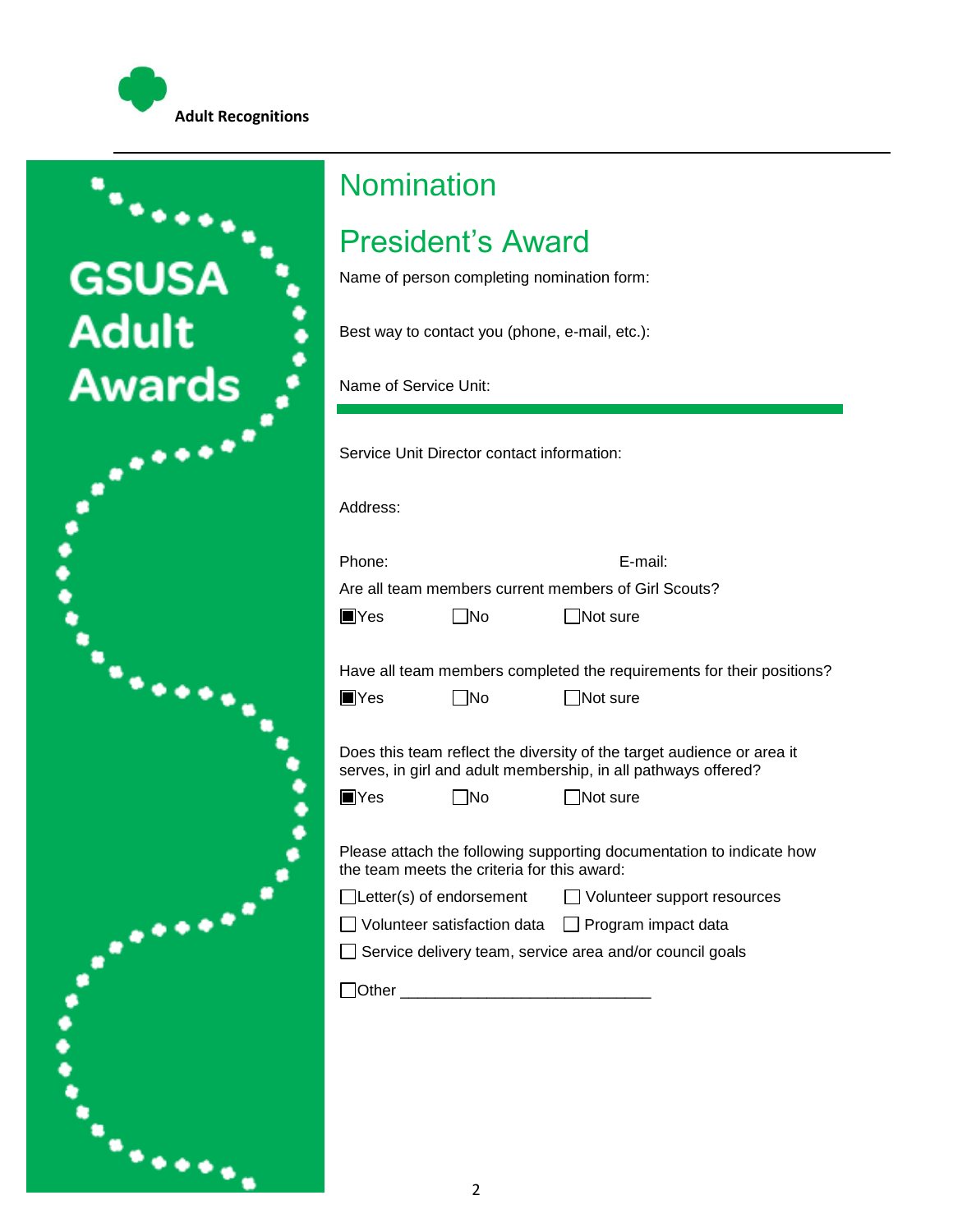



### Check all that apply: *\*\*Items starred are required*

### **Section I: Service Team and Administration**

 $\Box$  \*\*Have functioning service unit with all of the following positions filled by different volunteers representing different troops:

Service Unit Director

Service Unit Product Manager

Service Unit Treasurer

- $\Box$  Have a current job description on file for every team member
- $\Box$  At least 2/3 of the service team attends service unit meetings throughout the year
- $\Box$  Composition of the service team reflects the diversity of the area
- $\Box$  \*\*Annual Financial Report on file with council for the previous year by submission deadline
- $\Box$  All inactive troop accounts have been closed out

Service Unit Director or Service Team members attended the Annual Meeting and/or Service Unit Summits last year

Number checked in section I: \_\_\_\_\_\_\_\_\_\_\_\_\_\_\_\_\_\_\_\_\_\_ out of 7.

### **Section II: Membership Growth and Retention**

 $\Box$  Develop a service unit plan for increasing and retaining membership

- $\Box$  \*\*Register a minimum of 70% of membership by September 30
- $\Box$  Register a minimum of 75% of membership by September 30
- Register a minimum of 80% of membership by September 30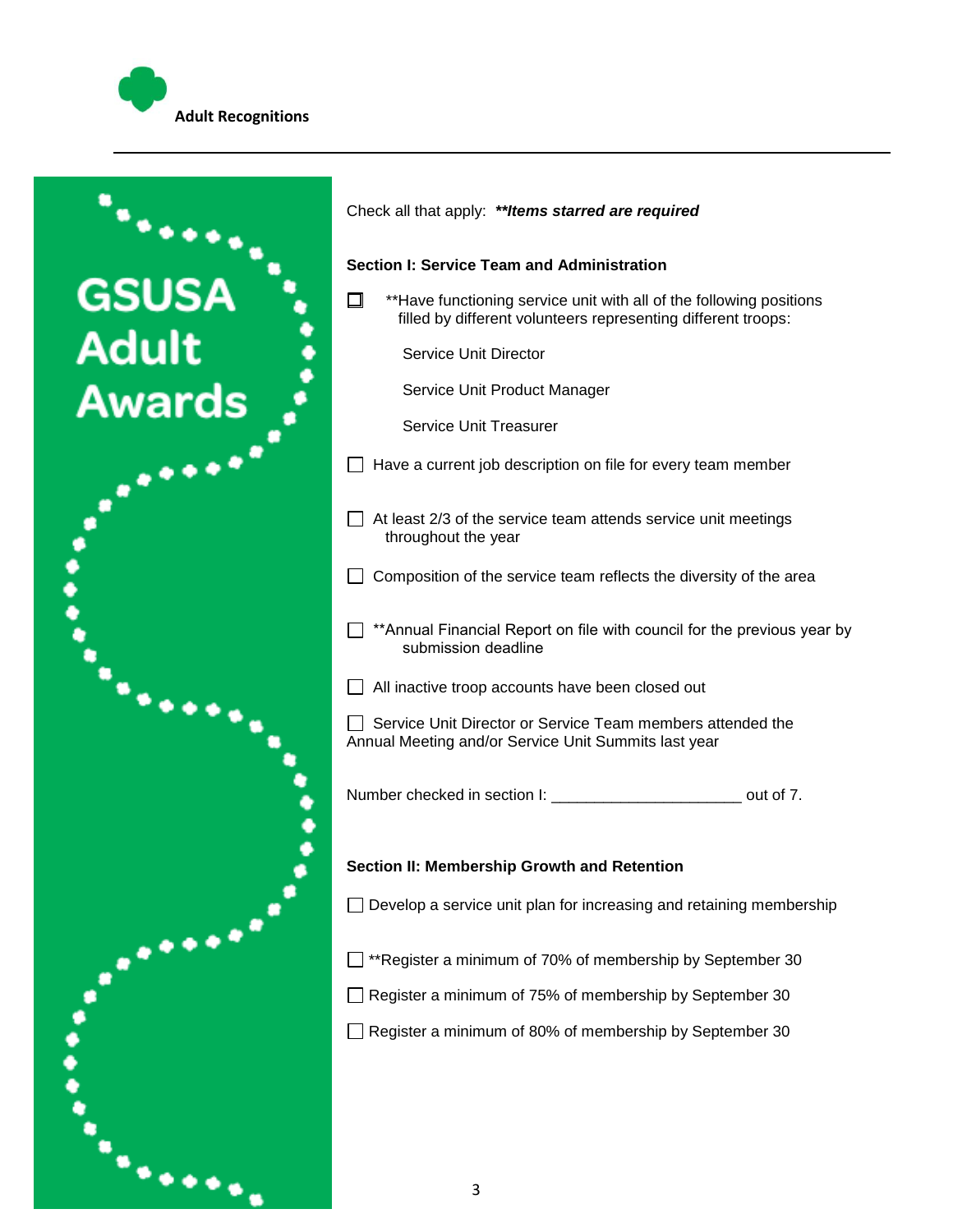

# in a ca **GSUSA**<br>Adult **Awards** ä 'n.  $\bullet\bullet\bullet$ in<br>Indiana

 $\Box$ <sup>\*\*</sup>Girl membership as of March 15th is equal to or greater than girl membership as of March 1 of previous year

- $\Box$  Girl membership as of March 15th has increased by at least 2%
- $\Box$  Girl membership as of March 15th has increased by at least 5%
- $\Box$  Girl membership as of March 15th has increased by at least 10%

 $\Box$  The troop leader retention rate is at least 75% as of March 15th

Number checked in section II: \_\_\_\_\_\_\_\_\_\_\_\_\_\_\_\_\_\_\_\_\_\_\_\_\_\_\_\_\_\_\_ out of 9

### **Section III: Volunteer Support**

 $\Box$  \*\*All new leaders have had required training within 6 months of appointment

 $\Box$  Implements ways of ensuring that volunteers are welcomed, recognized and appreciated.

List methods:

Number checked in section III: \_\_\_\_\_\_\_\_\_\_\_\_\_\_\_\_\_\_\_\_\_\_\_\_\_\_\_\_\_\_\_ out of 2.

### **Section IV: Community Visibility and Collaboration**

□ Conduct at least one unit-wide Service Unit Event during the award Period.

Describe Event in Detail:

Number checked in section IV: \_\_\_\_\_\_\_\_\_\_\_\_\_\_\_\_\_\_\_\_\_\_\_\_\_\_\_\_\_\_\_ out of 1.